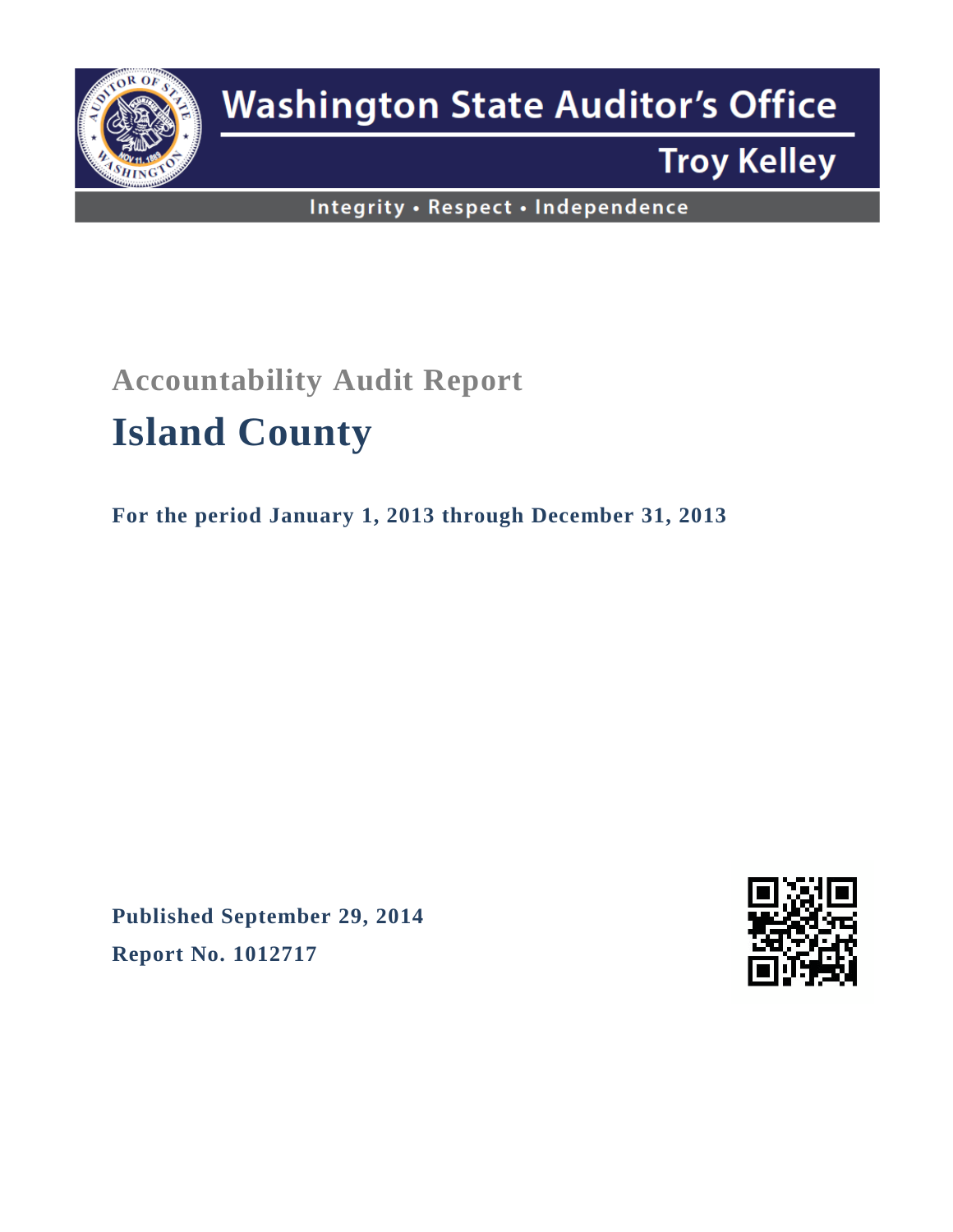

# **Washington State Auditor Troy Kelley**

September 29, 2014

Board of Commissioners Island County Coupeville, Washington

## **Report on Accountability**

Thank you for the opportunity to work with you to promote accountability, integrity and openness in government. The State Auditor's Office takes seriously our role of providing state and local governments with assurance and accountability as the independent auditor of public accounts. In this way, we strive to help government work better, cost less, deliver higher value and earn greater public trust.

Independent audits provide essential accountability and transparency for County operations. This information is valuable to management, the governing body and public stakeholders when assessing the government's stewardship of public resources.

The attached comprises our report on the County's compliance and safeguarding of public resources. Our independent audit report describes the overall results and conclusions for areas we examined. We appreciate the opportunity to work with your staff and we value your cooperation during the audit.

Sincerely,

Twy X. Kelley

TROY KELLEY STATE AUDITOR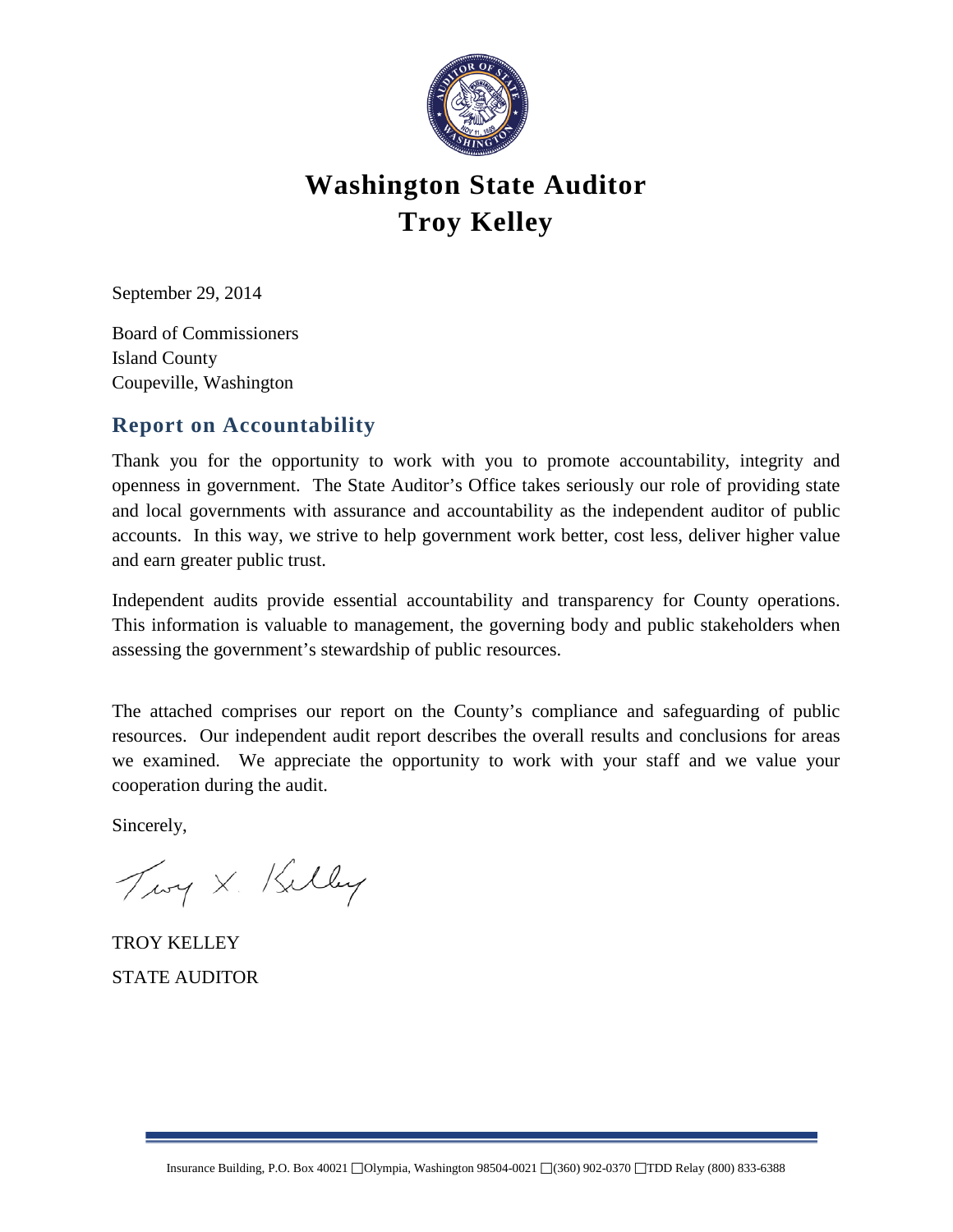# TABLE OF CONTENTS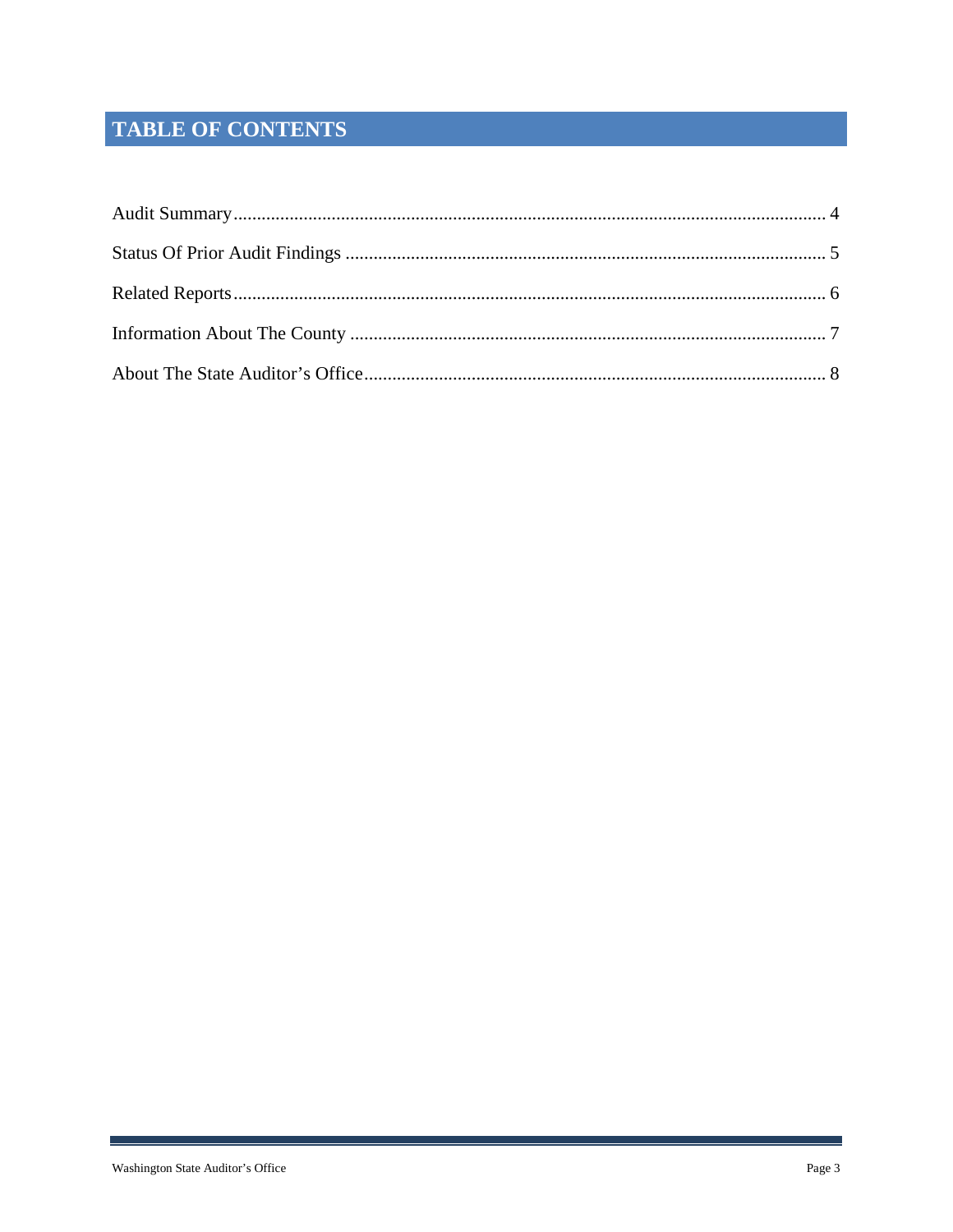# <span id="page-3-0"></span>**AUDIT SUMMARY**

### **Results in brief**

In the areas we audited, County operations complied with applicable requirements and provided adequate safeguarding of public resources. The County also complied with state laws and regulations and its own policies and procedures in the areas we examined.

#### **About the audit**

This report contains the results of our independent accountability audit of Island County from January 1, 2013 through December 31, 2013.

Management is responsible for ensuring compliance and adequate safeguarding of public resources from fraud, loss or abuse. This includes the design, implementation and maintenance of internal controls relevant to these objectives.

Our audit involved performing procedures to obtain evidence about the County's uses of public resources, compliance with state laws and regulations and its own policies and procedures, and internal controls over such matters.

In keeping with general auditing practices, we do not examine every transaction, activity or area. Instead, the areas examined were those representing the highest risk of fraud, loss, abuse, or noncompliance. The following areas were examined during this audit period:

- Treasurer's Office review, including:
	- Investing activities
	- Property tax adjustments
- Disbursements
- Procurement
- Third party receipting
- Failing system assistance program
- Use of restricted funds
- Open Public Meetings Act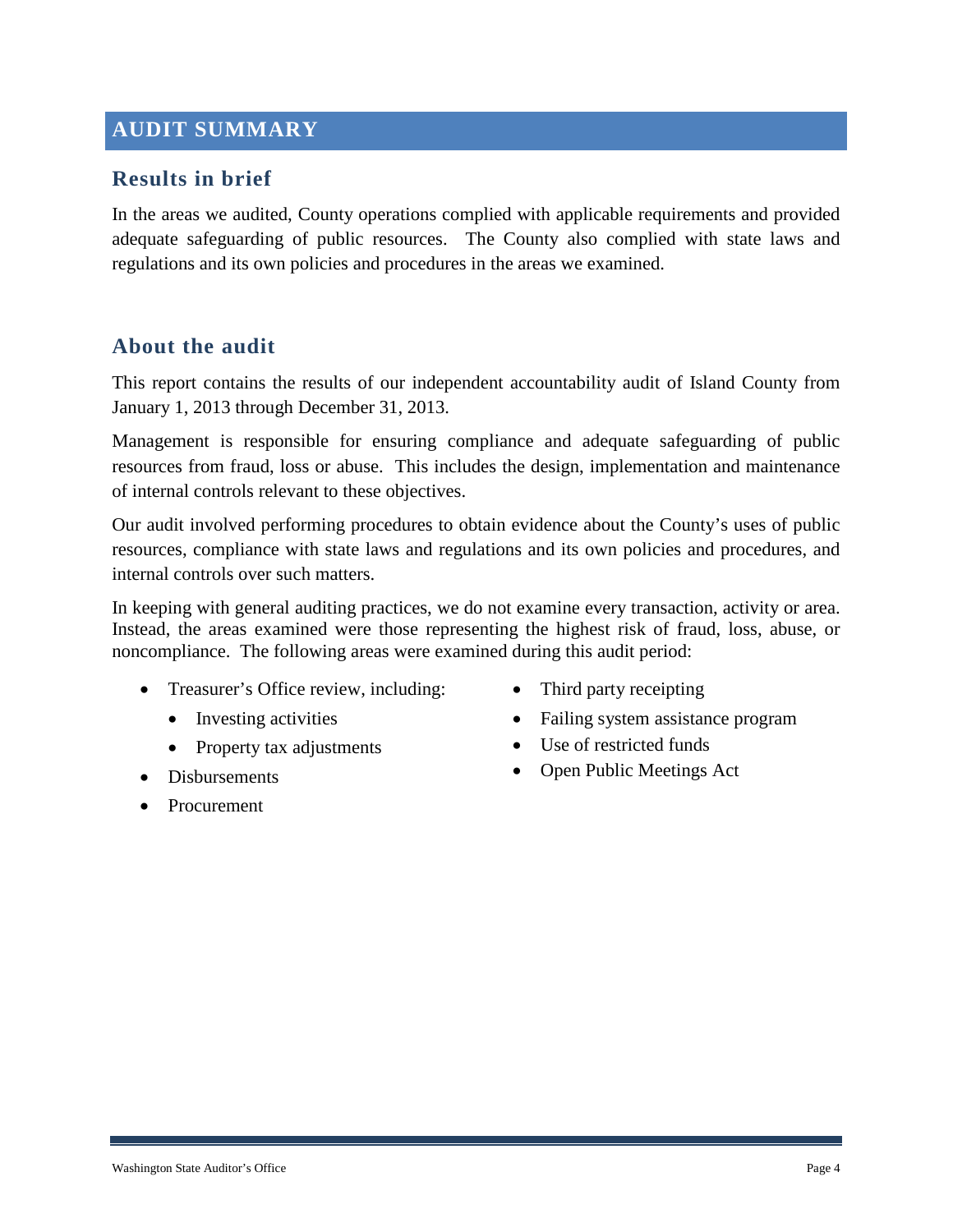### <span id="page-4-0"></span>**STATUS OF PRIOR AUDIT FINDINGS**

The status of findings contained in the prior years' audit reports of Island County is provided below:

# **1. Island County lacked adequate internal controls to ensure timely processing of property tax adjustments.**

Report No. 1010600, dated September 17, 2013

#### *Background*

Property tax supplements are changes made to certified assessed property values. As of August 2013, there were 2,411 unprocessed property supplements.

#### *Status*

The condition reported during the 2012 audit has been resolved. As of August 15, 2014, the County processed all prior years' property tax supplements and has 118 supplements outstanding for 2014.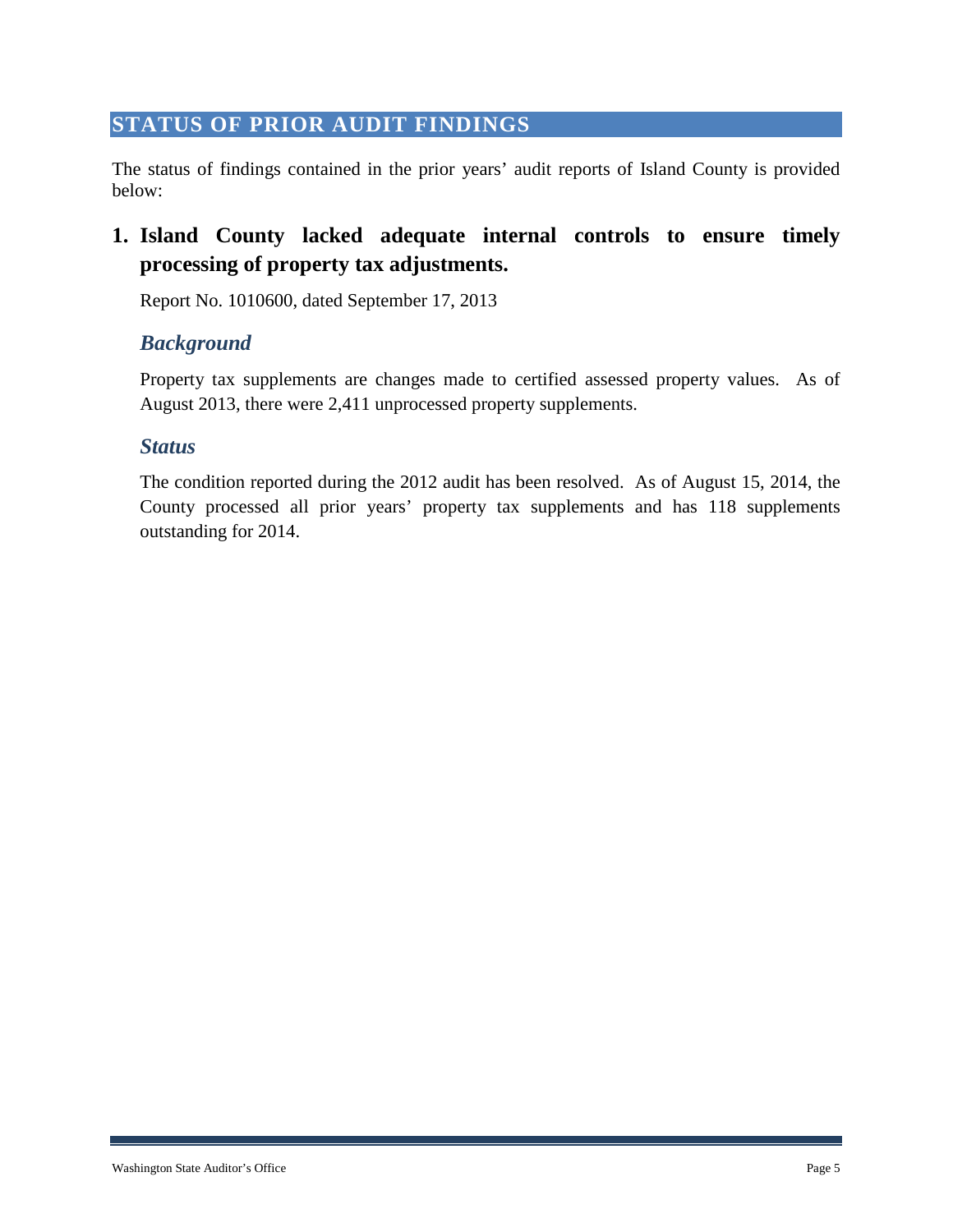# <span id="page-5-0"></span>**RELATED REPORTS**

### **Financial**

Our opinion on the County's financial statements and compliance with federal grant program requirements is provided in a separate report, which includes the County's financial statements.

That report includes a finding for a significant deficiency in internal controls over financial reporting regarding not adequately researching or seeking technical guidance on how to appropriately record a non-routine transaction on the financial statements.

#### **Federal grant programs**

We evaluated internal controls and tested compliance with the federal program requirements, as applicable, for the County's major federal programs, which are listed in the Federal Summary section of the financial statement and single audit report.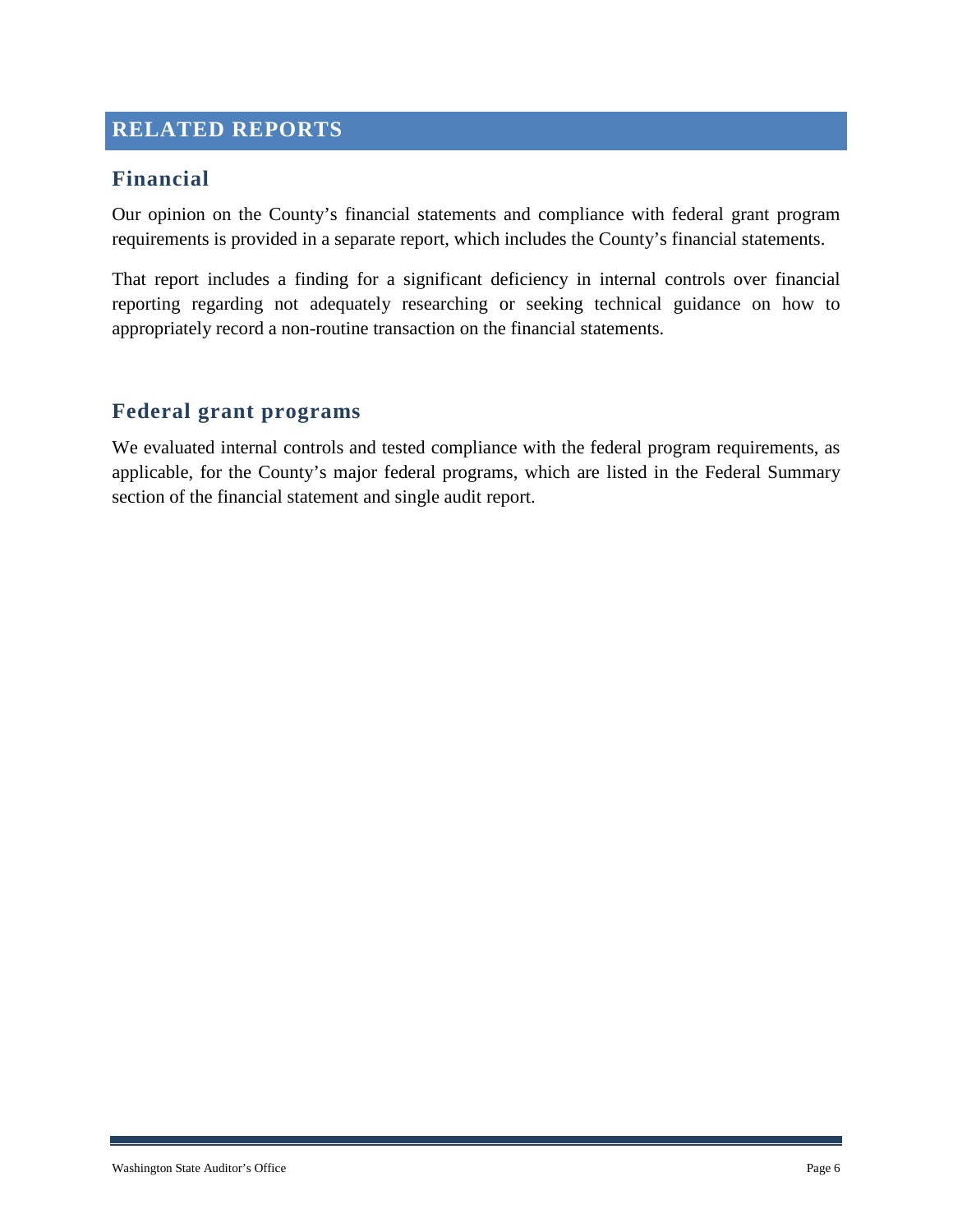## <span id="page-6-0"></span>**INFORMATION ABOUT THE COUNTY**

Island County consists of all of the islands known as Whidbey, Camano, Smith, Deception, Strawberry, Baby, Minor, Kalamut, and Ben Ure (Per RCW 36.04.150). The County has a total area of 517 square miles including the uninhabited islands. The County seat is located on Whidbey Island in the town of Coupeville. Per the 2013 U.S. Census Bureau, the estimated population is 78,801.

Island County was incorporated on January 6, 1853, and operates under the laws of the state of Washington applicable to Category 1 Counties with a commissioner-form of government. The three elected Commissioners each serve a four-year term. Additional elected positions include Assessor, Auditor, Clerk, Coroner, Prosecutor, Sheriff, Treasurer, District Court Judge and two Superior Court Judges; all elected positions serve four-year terms.

Island County is a general-purpose government and the approximatly 414 full- and part-time employees provide services including public safety, road construction and maintenance, judicial administration, parks and recreation, health and social services, solid waste management, community planning, zoning and general administrative services. For fiscal year 2013, the County operated on a general fund budget of approximately \$21.8 million.

| Contact information related to this report |                                   |  |  |
|--------------------------------------------|-----------------------------------|--|--|
| Address:                                   | <b>Island County</b>              |  |  |
|                                            | 1 N.E. Seventh Street             |  |  |
|                                            | P.O. Box 5000                     |  |  |
|                                            | Coupeville, WA 98239              |  |  |
| Contact:                                   | LaRae Brown, Chief Deputy Auditor |  |  |
| Phone:                                     | $(360) 678 - 7849$                |  |  |
| Website:                                   | www.islandcounty.net              |  |  |

*Information current as of report publish date.*

## **Audit history**

You can find current and past audit reports for Island County at [http://portal.sao.wa.gov/ReportSearch.](http://portal.sao.wa.gov/ReportSearch/?qItemType=1&qItemDesc=Island%20County&qItemValue=0123)